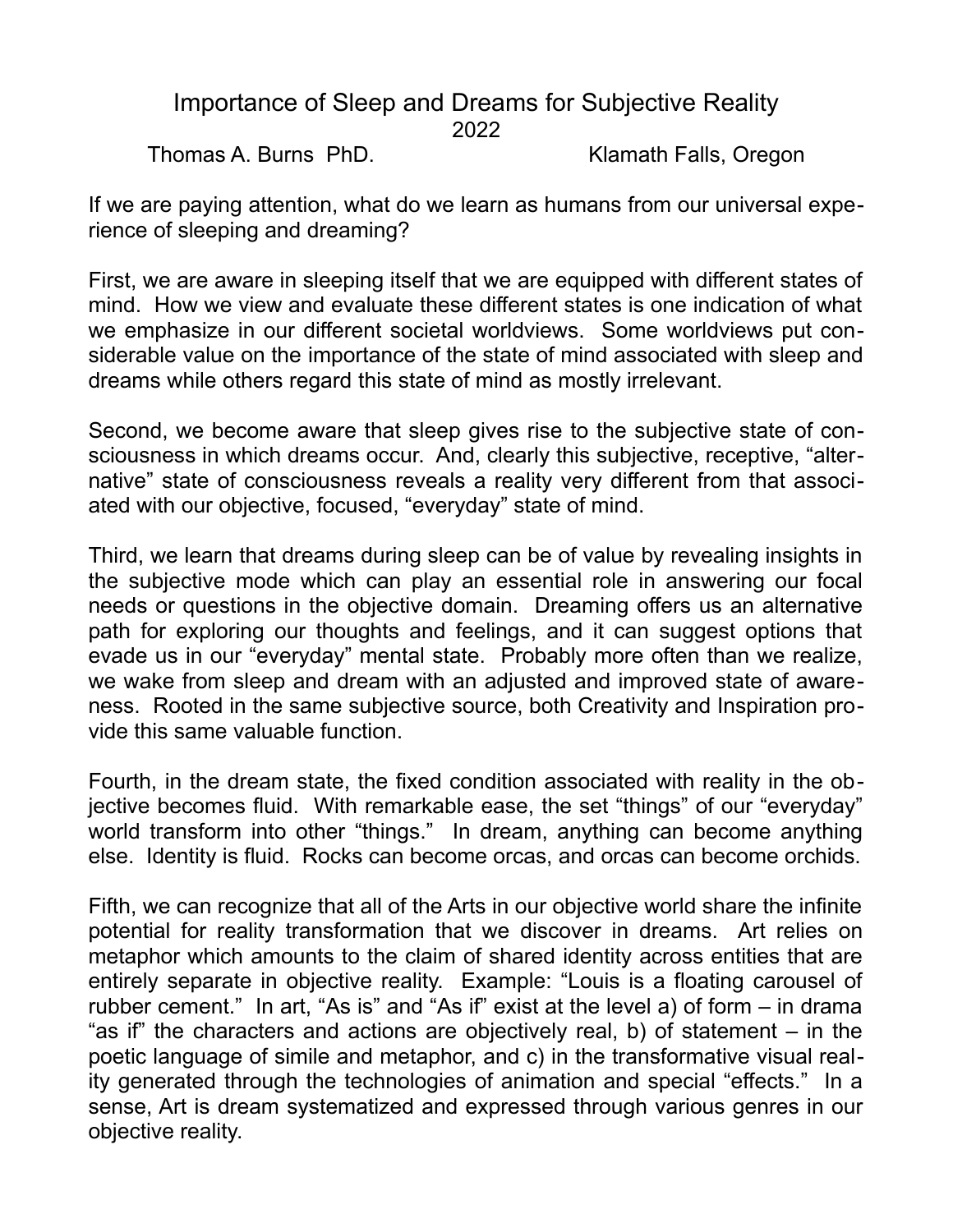Sixth, we become aware that in dream the underlying principle is that there are no constants, everything is variable, and the only constant is change. In the science of the objective domain, our theories all revolve around constants upon which the claimed "laws" of the relationships of variables depend. But these theories keep "changing," often because the constants upon which they are built are eventually discovered to be variables. Newton's force of gravity constant varies at scales beyond Earth, and there is considerable debate in physics as to whether Einstein's speed of light constant is in fact variable. So, in spite of science's great expansion of our knowledge of the material domain and its technological importance affecting the quality of life for humans, it becomes highly questionable whether objective science will ever prove sufficient to reveal the "complete" nature of reality. The principle of universal variability evidenced in dreams is likely to continue to be a continuing underlying challenge for our science of the objective. To address this limitation, the option exists to develop what qualifies as a science within and not just of the subjective. If this could be achieved, then the results of the two sciences could be combined to better illuminate the nature of reality as a whole.

Seventh, we realize that everything in the dream state is connected, and that time is irrelevant. All kinds of phenomena and events that are regarded as materially separate and fixed in objective time become fluid and subject to being chronologically remixed in dreams. The linear time of objective reality that separates events flowing from past to present to future is irrelevant in dreams. Everything just IS.

Eighth, and in line with the observations in the preceding entry, we can observe that dreams sometimes contain accurate information about the unknown past or reveal what become future events [lucid dreams]. Dream is also a state where the dreamer can be simultaneously aware of the thoughts or activities of distant others – violating objective reality rules both of space as necessarily separating phenomena and of communication having to depend upon some aural, visual, or movement medium. Telepathy, clairvoyance and retro and precognition, which violate the restrictive "rules" of awareness in objective reality, occur with some regularity in the dreams of humans worldwide. These paranormal events occur most often when intuitive mental states are dominant, and their appearance is not by any means restricted to the dream state.

## **Conclusion**

We see that in the eight entries above, dream during sleep evidences all of the characteristics of the subjective view of reality and violates many of the "laws" of objective reality. Moreover, Dream shares its primary subjective view and most